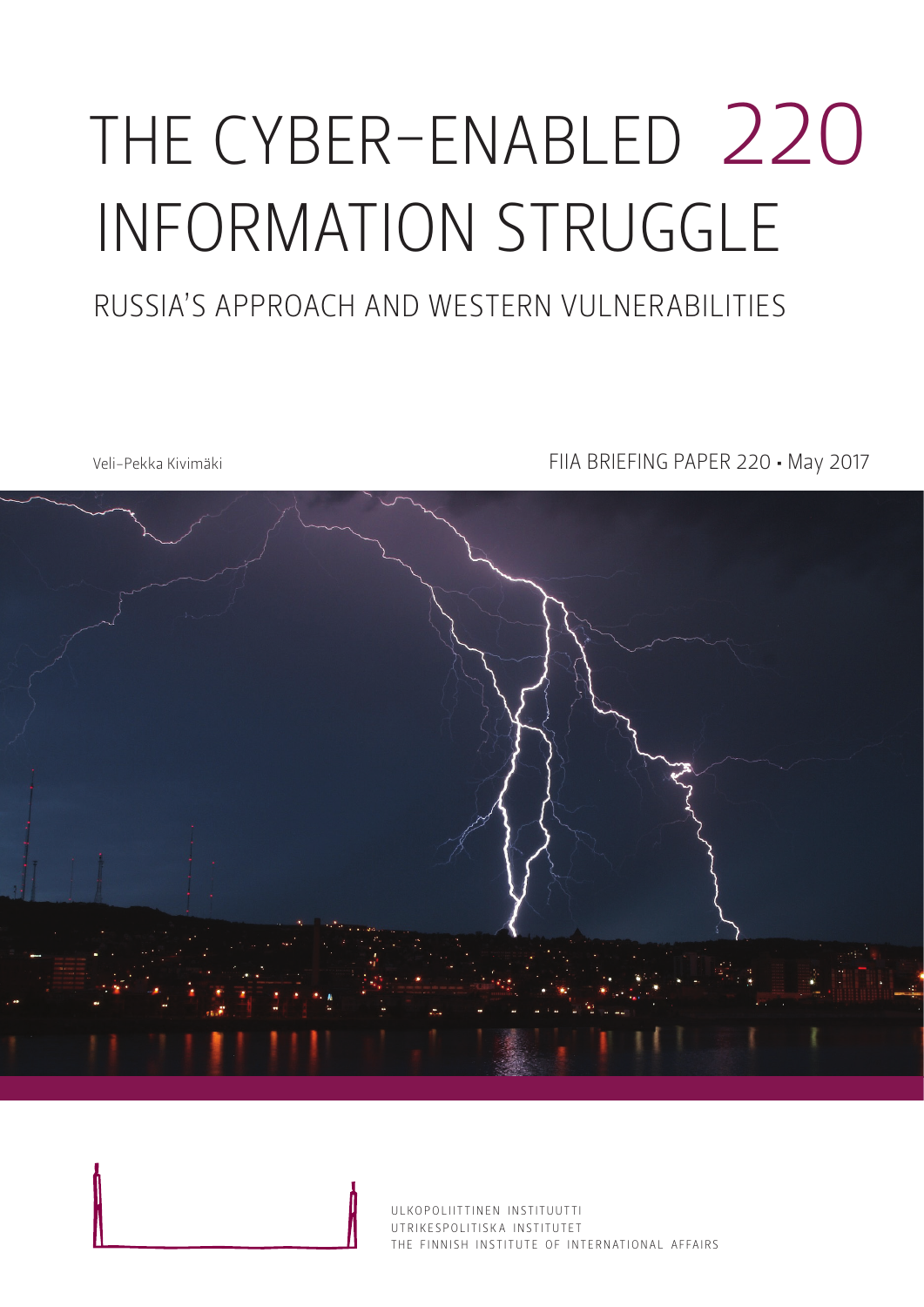## THE CYBER-ENABLED INFORMATION STRUGGLE

#### RUSSIA'S APPROACH AND WESTERN VULNERABILITIES



Veli-Pekka Kivimäki Researcher Finnish Defence Research Agency FIIA Briefing Paper 220 May 2017

- Cyber operations related to recent elections are symptomatic of the ongoing 'information struggle' with the West that Russia sees itself as being engaged in.
- To the Russian way of thinking, the information space ties the technical and psychological domains together, both of which are utilized to achieve the desired effects. Cyberspace is not restricted to the technical domain, but can also be used to achieve effects in the psychological domain.
- Individuals are currently insufficiently protected against nation-state actors in cyberspace, creating vulnerabilities in democratic societies. Governments need to find ways to counter and deter attacks against their citizens in cyberspace as well.
- Attributing cyber attacks is an effort in interpreting the technical breadcrumb trail left behind after attacks, but when dealing with nation-state actors, the political cost of attribution becomes a factor in determining responses.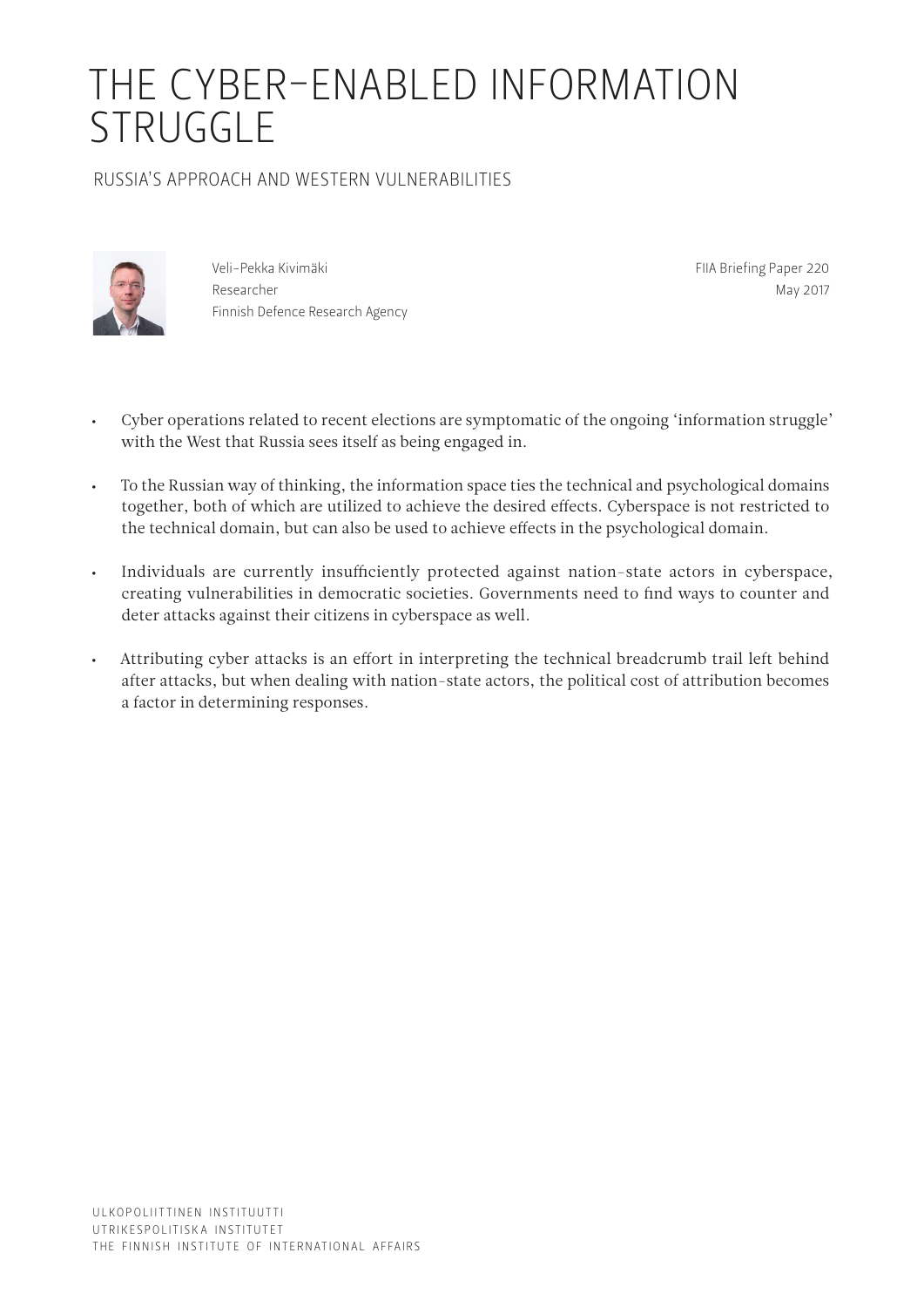#### Introduction

As our digital habitat, cyberspace is home to services that connect people across national borders, and increasingly through social media. With over 80% of the population in the US and Europe online, for the most part through mobile devices, social media is extending its reach and increasingly being used for real-time communications. Content knows no boundaries, and information from across the globe can be accessed at the push of a button. As such, cyberspace also offers a conduit for misinformation, which can be driven by dubious commercial motives, as well as by national actors wishing to advance their objectives. Hence, cyberspace can be viewed as an operating environment in its own right, but also as a vector for achieving effects more broadly in the information environment, and for influencing public sentiments.

The United States presidential campaign of 2016 brought the issue of state-sponsored cyber attacks to the fore in the public discourse, particularly after the assessment conducted by the US Intelligence Community, which linked Russia to the hacking of the Democratic National Committee (DNC) and the subsequent leaks of Hillary Clinton's campaign emails. Meanwhile in Europe, the French foreign minister condemned alleged Russian cyber attacks on the French election campaigns. These types of attacks are symptomatic of a broader pattern in which the democratic principles of Western societies are being turned into vulnerabilities.<sup>1</sup>

Influence operations through social media can feed into societal fault lines, reinforcing fragmentation and the formation of information bubbles. This effect was illustrated in a study on the dissemination of false information in social media during the 2016 US elections, which found that users in ideologically segregated groups are more likely to believe ideologically aligned headlines, whether true or

false.<sup>2</sup> This taps directly into the psychological effect known as confirmation bias, whereby recipients of information who already hold a strong view on a subject are more likely accept new information fitting this pre-determined position, without critically evaluating the new input. Thus, in the case of fabricated 'news', these information bubbles provide fertile ground for its propagation. The inherent danger in this effect is that it can be weaponized for information operations, for example by fomenting violent nationalistic sentiments.

Western thinking and doctrine on cyberspace operations often emphasize the technological aspects of the operations. However, in assessing the Russian operations, it is beneficial to understand the activities in the context of Russian thinking on the information space and to what ends it might be utilized. This paper also examines some challenges for the West, namely how to protect individuals from nation-state actors in cyberspace, and how the dynamics of attack attribution can complicate responses by governments.

#### Russia's approach to the information struggle

Russian military thinking views the information space holistically, recognizing the importance of psychological effects.<sup>3</sup> In contrast with the Western concept of cyber operations, Russian writing refers to information-technical effects as a subcomponent of the overarching information struggle, *informatsionnoye protivoborstvo*. The word "struggle" aptly describes the Russian approach, as the term "information warfare" conveys a mental image of an overt and clearly identifiable conflict, while in reality the actions are thought to be ongoing even in peacetime.<sup>4</sup> This also contributes to ambiguity,

<sup>1</sup> B. Renz & H. Smith (eds.), 'Russia and Hybrid Warfare: Going Beyond the Label', A*leksanteri Institute, University of Helsinki*, Aleksanteri Papers 1/2016, 22 April 2016, p. 57.

<sup>2</sup> H. Allcott & M. Gentzkow, 'Social Media and Fake News in the 2016 Election', Journal of Economic Perspectives (forthcoming), 31 March, 2017, *[https://web.stanford.](https://web.stanford.edu/~gentzkow/research/fakenews.pdf) [edu/~gentzkow/research/fakenews.pdf](https://web.stanford.edu/~gentzkow/research/fakenews.pdf)*, accessed 12 April 2017.

<sup>3</sup> D. Adamsky, 'Cross-Domain Coercion: The Current Art of Russian Strategy', *Proliferation Papers,* No. 54, November 2015, p. 29.

<sup>4</sup> R. Heickerö, 'Emerging Cyber Threats and Russian Views on Information Warfare and Information Operations', Swedish Defence Research Agency (FOI), 2010, pp. 18–20.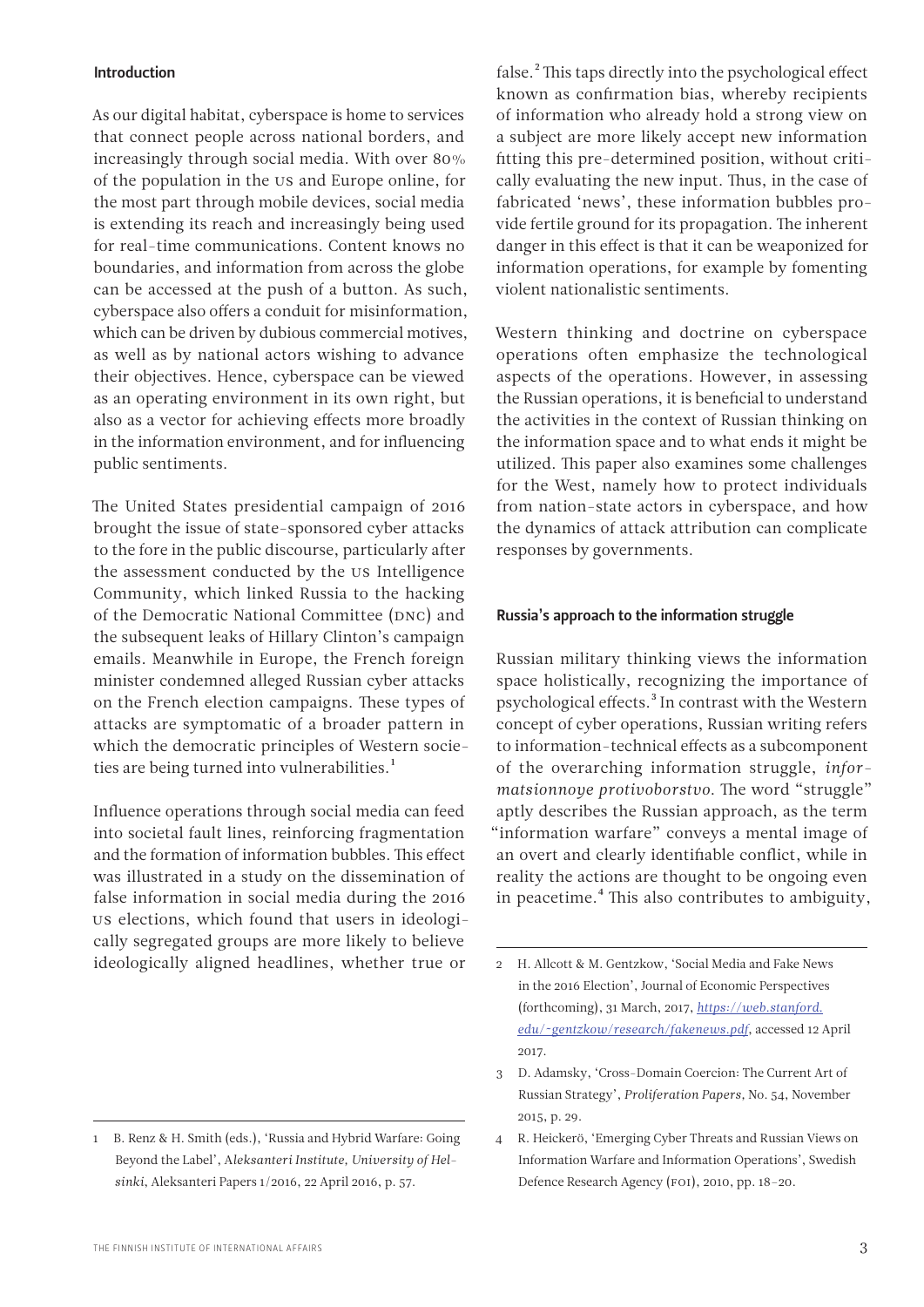which may be a desirable feature of influence operations – does the target even realize that they are the subject of such actions?

In 2013 Russian military thinkers provided insights into how the Russian military leadership characterized the nature of future wars, and the role of psychological operations therein. The now famous article by Chief of the General Staff Valery Gerasimov<sup>5</sup> on what some interpret as a recipe for "hybrid warfare", as well as an article in the Russian Ministry of Defence's journal *Military Thought<sup>6</sup>*, elaborate on what new-generation warfare might look like. Specifically, aggressors are expected to use non-military actions, utilizing "powerful information technologies", and involving all the public institutions of the target country, with the goal of undermining the target's social system. This is in line with interpretations published as a part of Jānis Bērziņš's 2014 report on Russian new-generation warfare, whereby the human mind is seen as the primary battlefield, with information and psychological warfare playing a dominant role.

Russia's information security doctrine of 2016 reflects this view from the perspective of protecting national interests in cyberspace, to the extent that the free flow of information could be restricted by technical means as needed. In the longer term, this is indicative of a possible desire to further segregate the Russian part of the Internet, also known as Runet, from the greater Internet. The degree to which complete separation is possible is contentious, but Russian efforts in this regard warrant monitoring. Restricting access to international information sources would make any comparative assessment of world affairs more difficult for Russia's citizens.

As the Soviet-era concept of reflexive control has resurfaced in recent times as Western analysts seek to understand Russia's influence operations, the concept of political warfare may warrant consideration while endeavouring to understand the big picture when it comes to Russia's actions. In 1989, former CIA officer Donald Jameson, who was

responsible for defectors and Soviet covert operations, wrote about the Soviet approach to political warfare, stating that foreign policy manipulation was a survival tool for the Soviet Union.<sup>7</sup> Considering recent Russian interference in the elections in the US and Europe, it is worth considering how representative this might be of current foreign policy logic, and whether foreign policy manipulation is still considered a tool for internal stabilization.

#### Individuals as targets

Since the information struggle is an ongoing activity during peacetime as well, individuals are already finding themselves caught up in it. Indeed, a troubling emerging trend is the targeting of individuals by state-affiliated cyber-enabled campaigns. In a 2016 assessment of the future military operating environment up to 2035, the United States Joint Chiefs of Staff predicted that influence operations would have an increasing focus on individual citizens and decision-makers. Cyberspace is a key factor in enabling this reach. The digital transformation of society means that more and more data is generated on each individual in both public and private sector databases. Such data could also be a coveted target for intelligence and offensive purposes.

Individuals can be an important vector for gaining covert access to information systems. A typical, not very sophisticated but highly effective method is 'spear phishing', whereby the targeted individual is deceived into either executing malicious software or surrendering their user credentials. While the risks emerging from these types of attacks can be managed in government-controlled networks through various technical means, the targeting of private persons online is a greater challenge to manage. This leaves political field organizations, for example, vulnerable to attack, a risk highlighted by the DNC hack.

In addition to governmental and political targets, civil activists and journalists are increasingly being targeted by actions through cyberspace. During the past few years, there has been a marked uptick

<sup>5</sup> V. Gerasimov, 'The Value of Science is in the Foresight', *Military-Industrial Kurier*, 27 February, 2013 (Translated by R. Coalson).

<sup>6</sup> S. G. Chekinov & S. A. Bogdanov, 'The Nature and Content of a New-Generation War', *Military Thought*, No. 4, 2013.

<sup>7</sup> D. Jameson, 'Comment', in C. Lord & F. R. Barnett (eds.), *Political Warfare and Psychological Operations*, National Defense University Press, 1989, p. 104.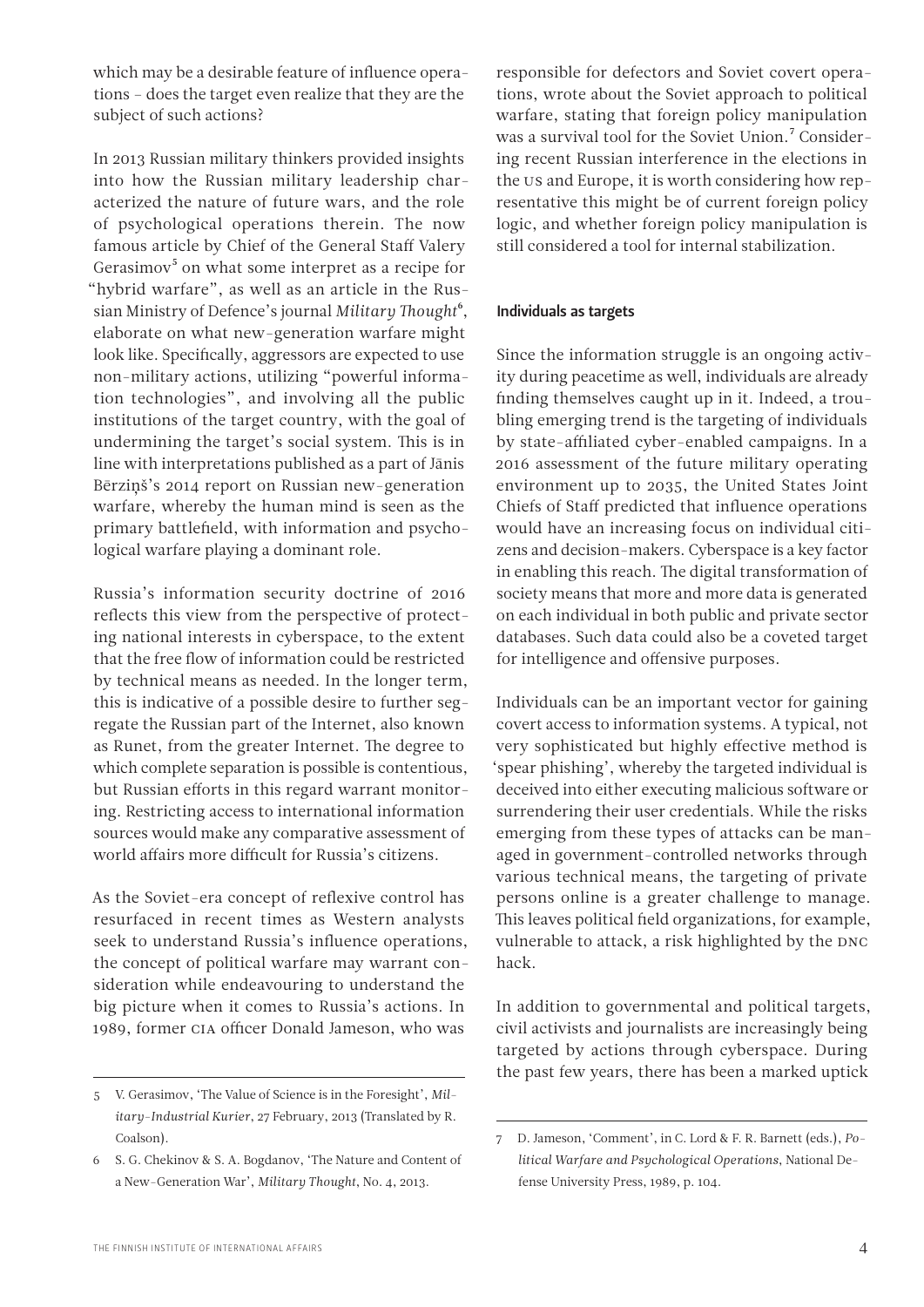in attempted attacks targeting journalists, mostly made visible by service providers such as Google, which have started notifying their users about potential state-sponsored attacks. Individuals engaged in independent research on the Ukraine conflict have also been targeted by attacks linked to state-sponsored actors, including this author. Further, in its 2017 annual report, the Norwegian Police Security Service noted that individuals are increasingly being targeted by the Russian intelligence services. This poses new dilemmas about the role of governments in protecting their citizens against cyber attacks.

Online attacks against individuals take a particularly disturbing form when they are coercive in nature, such as persistent personal attacks and the dissemination of false information. This type of online activity is sometimes dismissed as 'trolling', taking its name from internet parlance and referring to provocative and offensive commentary, but this risks diluting the seriousness of such attacks.

The current targeted attack campaigns against journalists, for example, are a troubling indicator of behaviour that can be weaponized in an attempt to limit free speech or to silence political opponents. The targeted psychological subversion of opponents is nothing new, and was previously institutionalized by East Germany's Stasi as Zersetzung,<sup>8</sup> utilized in operations against dissidents in order to break their will to resist. Activities resembling this method are now being engaged in through cyberspace.<sup>9</sup> If such campaigns were organized by state-sponsored actors, the results could be highly disruptive and severely impede the civil liberties of individuals.

While governments provide protection for their citizens in the physical realm, in the form of armed forces providing military protection against threats to society, and police forces protecting individuals against violence in their daily life, the government's role and means of protecting the basic human rights of their citizens in the digital realm is less clear. This concern has now been raised by the technology industry as well, with Microsoft's chief legal officer calling for a Digital Geneva Convention to protect civilians against nation-state attacks.10

Complicating the issue is the perception of governments intruding into people's digital lives. Particularly following the revelations of Edward Snowden, even targeted network monitoring efforts are erroneously labelled as "government mass surveillance". The flipside of the issue is that carefully scoped monitoring efforts, with proper judicial oversight, could actually reveal traces of cyber attacks against individuals, too. If the government has no means to detect attacks, the burden of detection will be left to organizations and individuals.

#### The politics of attribution

When it comes to governments responding to offensive cyber or influence operations, whether targeting organizations or individuals, the correct attribution of the attack to the responsible party becomes a central issue. In order to hinder attribution, front organizations have been created in an attempt to complicate matters, and shield the responsible state-affiliated actors. In the case of the US election hacking incident, front organizations and personas such as 'Guccifier 2.0' have formally accepted responsibility for perpetrating detected attacks, while leak-anonymizing organizations like WikiLeaks have been used as outlets for distributing information acquired during an intrusion. $^{11}$ Regardless of obfuscation attempts, a joint release by the Department of Homeland Security and the Federal Bureau of Investigation connected the cyber

<sup>8</sup> Ministerium für Staatssicherheit, 'Richtlinie Nr. 1/76 zur Entwicklung und Bearbeitung Operativer Vorgänge (OV)', *Stasi Records Agency (BStU)*, January 1976, *[http://www.bstu.](http://www.bstu.bund.de/DE/Wissen/MfS-Dokumente/Downloads/Grundsatzdokumente/richtlinie-1-76_ov.html) [bund.de/DE/Wissen/MfS-Dokumente/Downloads/Grund](http://www.bstu.bund.de/DE/Wissen/MfS-Dokumente/Downloads/Grundsatzdokumente/richtlinie-1-76_ov.html)[satzdokumente/richtlinie-1-76\\_ov.html](http://www.bstu.bund.de/DE/Wissen/MfS-Dokumente/Downloads/Grundsatzdokumente/richtlinie-1-76_ov.html)*, accessed 13 February, 2017.

<sup>9</sup> E.g. A. Higgings, 'Effort to Expose Russia's Troll Army Draws Vicious Retaliation', *The New York Times*, 30 May 2016, *[htt](https://www.nytimes.com/2016/05/31/world/europe/russia-finland-nato-trolls.html)[ps://www.nytimes.com/2016/05/31/world/europe/russia](https://www.nytimes.com/2016/05/31/world/europe/russia-finland-nato-trolls.html)[finland-nato-trolls.html](https://www.nytimes.com/2016/05/31/world/europe/russia-finland-nato-trolls.html)*, accessed 13 February, 2017.

<sup>10</sup> B. Smith, 'The need for a Digital Geneva Convention', M*icrosoft On the Issues*, 14 February, 2017, *[https://blogs.](https://blogs.microsoft.com/on-the-issues/2017/02/14/need-digital-geneva-convention/) [microsoft.com/on-the-issues/2017/02/14/need-digital-ge](https://blogs.microsoft.com/on-the-issues/2017/02/14/need-digital-geneva-convention/)[neva-convention/](https://blogs.microsoft.com/on-the-issues/2017/02/14/need-digital-geneva-convention/)*, accessed 7 May, 2017.

<sup>11</sup> T. Rid, 'Disinformation: A Primer in Russian Active Measures and Influence Campaigns', *Select Committee on Intelligence, U.S. Senate*, 30 March, 2017, *[https://www.intelligence.sen](https://www.intelligence.senate.gov/sites/default/files/documents/os-trid-033017.pdf)[ate.gov/sites/default/files/documents/os-trid-033017.pdf](https://www.intelligence.senate.gov/sites/default/files/documents/os-trid-033017.pdf)*, accessed 12 April, 2017.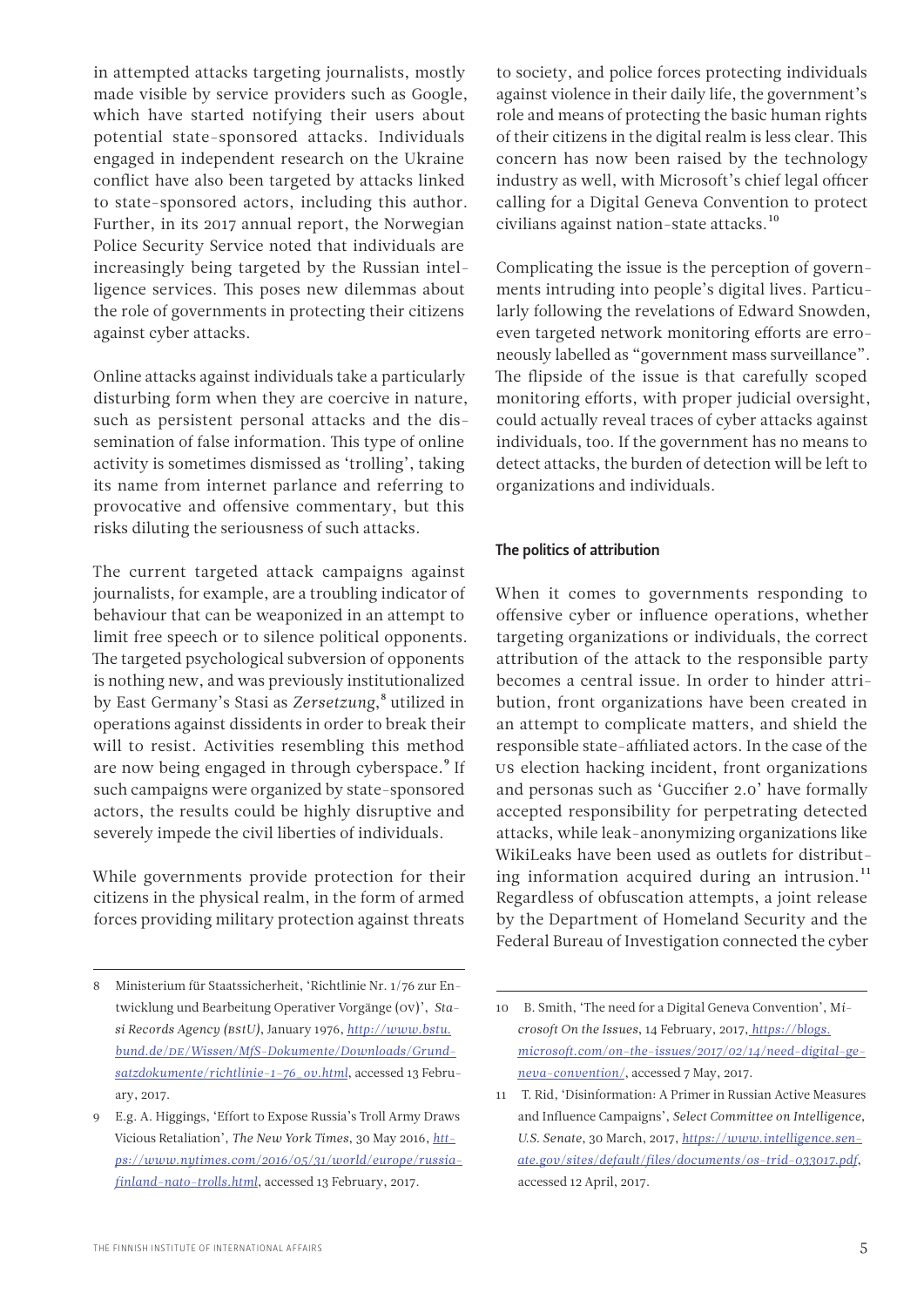campaign targeting the DNC to the Russian intelligence services, and duly dubbed the campaign *Grizzly Steppe*.

In attributing attacks, cyber security expert Dmitri Alperovitch has noted $12$  that the attribution of cyber attacks has been carried out for several decades, but that the issue became controversial only when it assumed a political dimension. Attributing attacks to criminal organizations has been widely accepted, but once inter-state relations are at stake, the dynamics of assigning the blame may change. Thomas Rid and Ben Buchanan make the same point in their 2013 article, stating that at a strategic level "attribution is a function of what is at stake politically".13 At a technical level, attributing an attack calls for a forensic investigation of the digital evidence left behind after an attack, but how that evidence is interpreted may be affected by what the political cost of the attribution amounts to.

This difference in the attribution calculus can clearly be seen in the stances taken by the Obama and Trump administrations towards the DNC hack and email leak. The attribution of the DNC breach to Russia was made by the US Intelligence Community in a declassified version of a report on the incident. The DNC hack and email release was labelled as election interference, and was one of the reasons for the additional sanctions imposed on the Russian intelligence services in late December 2016, in addition to the expulsion of individuals termed Russian intelligence operatives by the US. However, the Trump administration's tone on the issue has been markedly different and muted.

Such political issues of attribution are bound to have transatlantic effects as well. The same entities connected to *Grizzly Steppe* are also reported to have targeted governmental systems and political organizations in many European countries, including the United Kingdom, the Netherlands, Germany, France and Norway. Unified responses to cyber attacks may

be complicated by national political interpretations of their effects. This also risks undermining national declarations of efforts to combat cyber threats.

#### **Conclusion**

Cyberspace is a key enabler of a beneficial digital transformation of society, while also bringing with it a new set of risks that need to be properly managed. From an offensive and defensive standpoint, the cyber domain should be understood as an enabler of various types of effects – including profoundly strategic ones.

Europe is already in the midst of an information struggle, in both the technical and the psychological sense. A unified recognition of this fact seems to remain elusive, however. As Mika Aaltola has noted, cyber operations can be used as a synergic tool for influence and destabilization operations.<sup>14</sup> In Europe, there is a need to develop a comprehensive understanding of the model of Russian influence operations utilizing cyberspace, taking into account the non-cyber aspects of the whole operation and their strategic goals. In other words, the effects and responses may not reside solely in the cyber domain, but likely require responses from various types of governmental and non-governmental entities in order to counter and mitigate them effectively.

Given the turbulent political situation in the United States and in European countries, there is a risk that the topic of Russian cyber-enabled influence campaigns will be sidelined in favour of other more pressing concerns, particularly among the larger nations. The European nations on the Eastern flank in particular should remain active in keeping the issue at front of mind, and in finding common ways to react to it.

Key competence in the field of cybersecurity also resides in the private sector. It should also be noted that smaller actors can compete in this space – scale is a factor in computing and network resource

<sup>12 &#</sup>x27;Cyber Special Forces: An Interview with Dmitri Alperovitch', Spycast [podcast], International Spy Museum, 10 January, 2017, *[https://www.spymuseum.org/multimedia/](https://www.spymuseum.org/multimedia/spycast/episode/cyber-special-forces-an-interview-with-dmitri-alperovitch) [spycast/episode/cyber-special-forces-an-interview-with](https://www.spymuseum.org/multimedia/spycast/episode/cyber-special-forces-an-interview-with-dmitri-alperovitch)[dmitri-alperovitch](https://www.spymuseum.org/multimedia/spycast/episode/cyber-special-forces-an-interview-with-dmitri-alperovitch)*, accessed 13 February, 2017.

<sup>13</sup> T. Rid & B. Buchanan, 'Attributing Cyber Attacks', *Journal of Strategic Studies*, Vol. 38, 2015, p. 7.

<sup>14</sup> M. Aaltola, 'Cyber Attacks Go Beyond Espionage: The Strategic Logic of State-sponsored Cyber Operations in the Nordic-Baltic Region', *Finnish Institute of International Affairs*, Briefing Paper 200, 29 August, 2016, *[http://www.fiia.fi/as](http://www.fiia.fi/assets/publications/bp200.pdf)[sets/publications/bp200.pdf](http://www.fiia.fi/assets/publications/bp200.pdf)*, accessed 13 February, 2017.